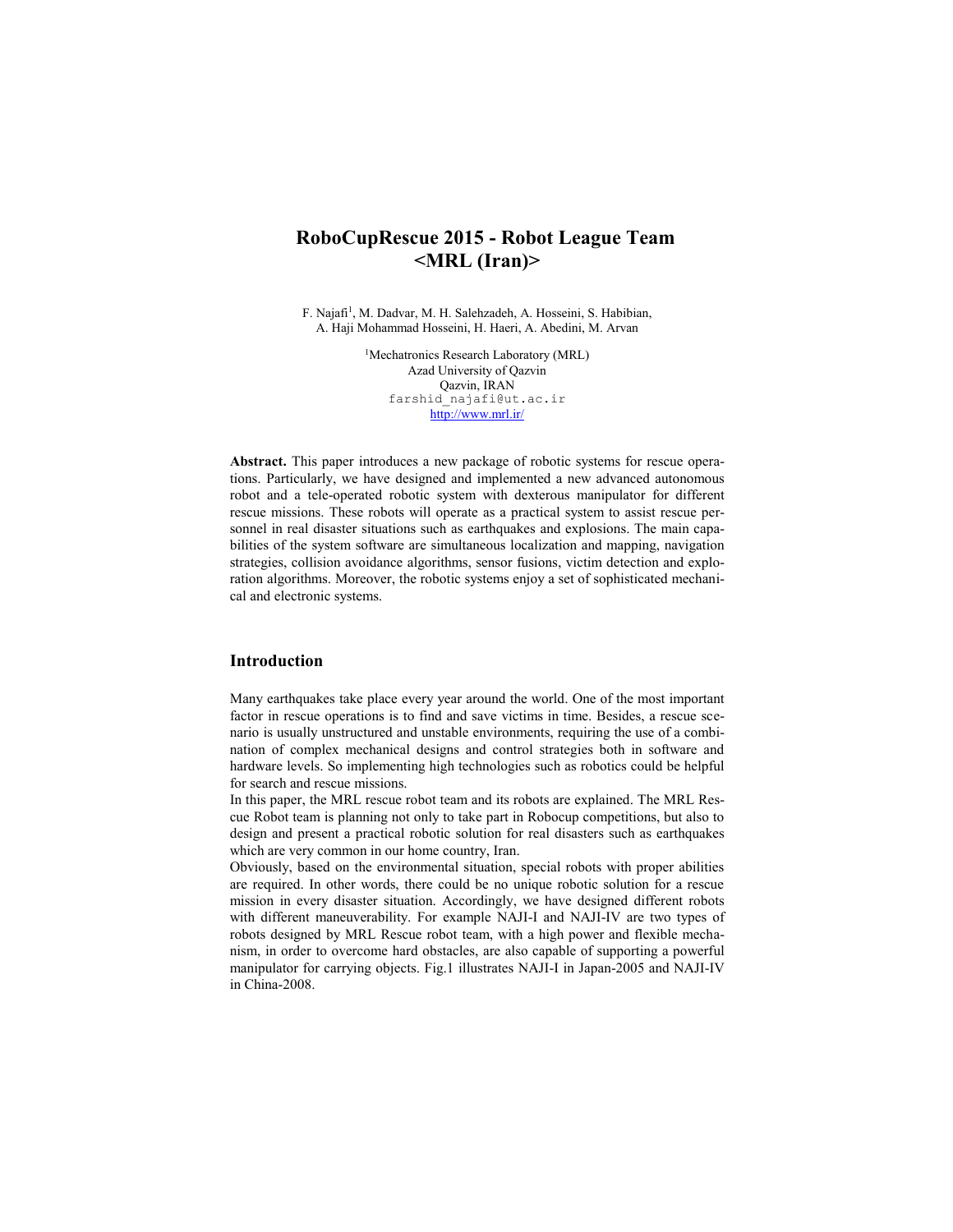

**Fig. 1.** NAJI-I in Japan-2005, and NAJI-IV in China-2008

NAJI-III is a modified version of NAJI-I which is more powerful and flexible while it is lighter and smaller. In 2008, we designed a new Autonomous robot NAJI-V for the competitions. Fig.2 illustrates the NAJI-V and NAJI-III in China2008. We achieved 2nd place in China 2008 using this two robots.

There are so many rough and hard terrains in a disaster situation, therefore, the rescue robot should be fast enough and low weigh to pass and explore environment quickly while remain stable. So we developed a new design with 4 arms named NAJI-VI which is equipped to roller cylinders in its bottom.



**Fig. 2.** NAJI-V (Autonomous Robot) and NAJI-III in China 2008

NAJI-VI with the new stylish is now more stable and efficient than previous ones, plus, using a new Mechanical design in NAJI-VI makes this robot more powerful and effective in Step-Fieled zones. In other word, NAJI-VI is a combination of NAJI-I and NAJI-III. By this new design, the capability of NAJI-I in Climbing and the excellences of NAJI-III in Step-Field passing are combined. Figs 3 illustrate NAJI-VI in US 2007.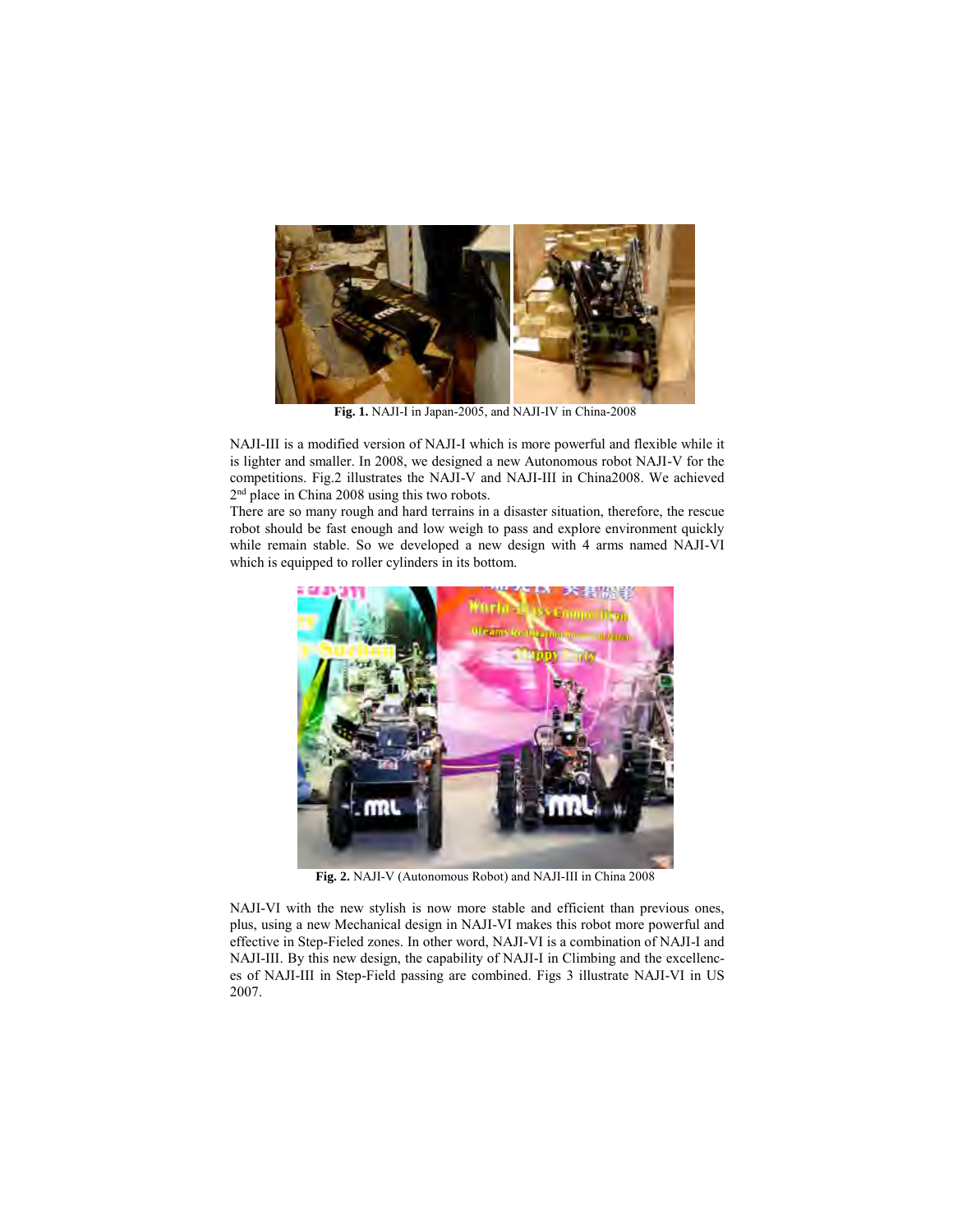

**Fig. 3.** NAJI-VI in US 2007

NAJI-I, II and NAJI-III are good examples of such robots while NAJI-VI with a novel mechanical design is faster, flexible and more stable.

One of the factors which help the NAJI-VI to have a better performance is that NAJI-VI's caterpillar covers whole body and makes it capable of crossing obstacles such as step fields easily. Fig, 4 illustrates NAJI-VI in Austria 2009.



**Fig. 4.** NAJI-VI in Austria-2009

For Robocup 2010 competitions two new robots have been designed; NAJI-VII a teleoperated robot and Viana an autonomous robot. Viana, facilitated by most required sensors, is an autonomous mobile robot to carry out different research programs and is also suitable for the radio off zone arena. Due to improvements in autonomous field the mechanical platform of autonomous robot is improved as well. Therefore, Viana uses a four wheeled differential moving system so that it can cross easily the sloped floor arenas.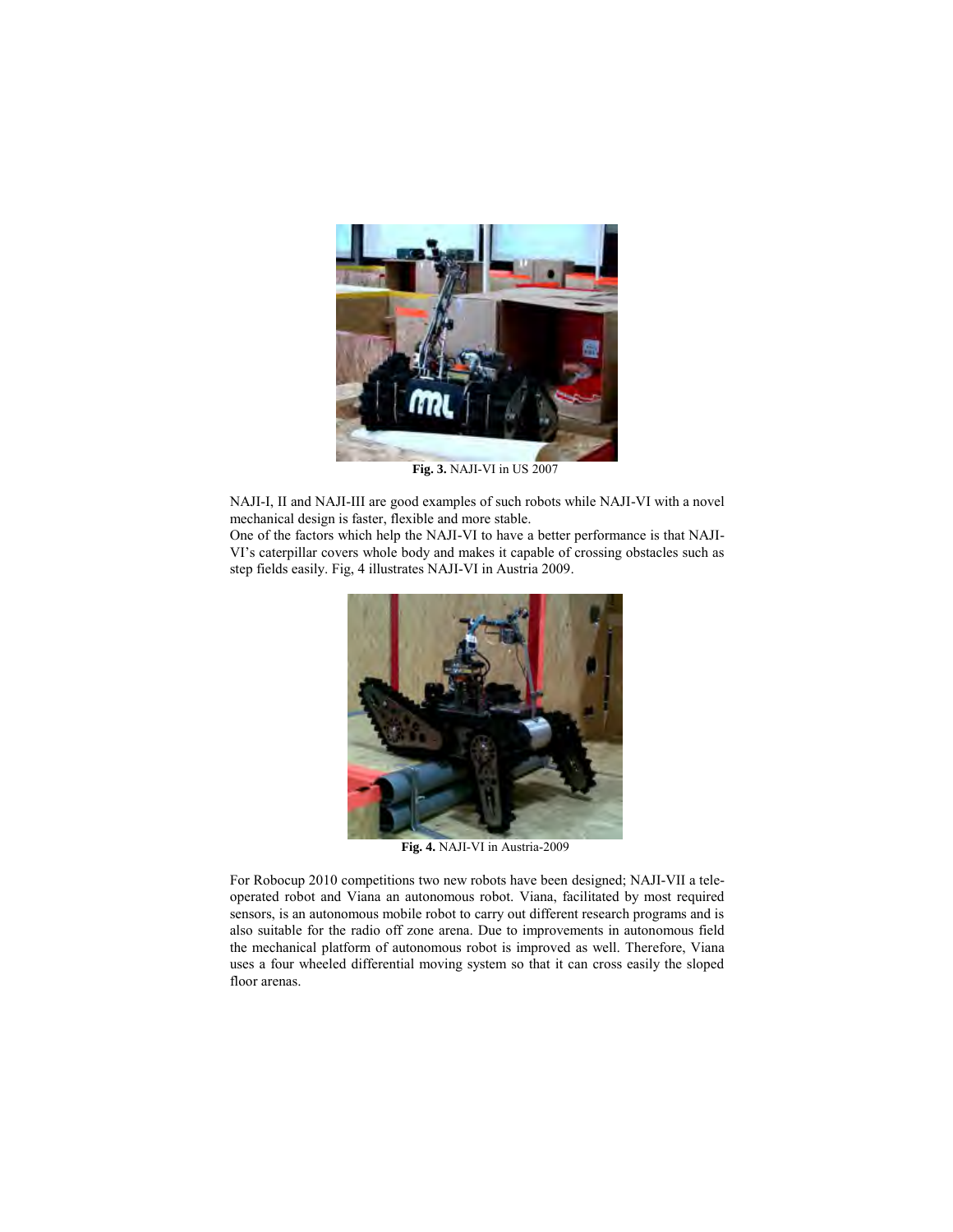

**Fig. 5.** Viana in Mexico 2012

Scorpion consists of 4 flippers attached to the main body. Each of these flippers has two links as shown in Fig-6**(**Scorpion in Mexico 2012). Second part of each flipper has a self-relative rotation to the first part of the flipper with a series of gears. This causes the robot to have a capability of driving both parts of the flipper with one motor and gearbox. This property helps robot to have more flexibility in rough terrain surfaces. Another marked property of this robot is using light-weighted materials. For example, fiber carbon material, titanium and aluminum are used for the main body and the other parts. Power train system contains two Maxon dc motors coupled with worm gearboxes which speed up the robot up to 0.5m/s. Team MRL has managed to achieve 1<sup>st</sup> place in Mexico 2012 Robocup competition.



**Fig. 6.** Scorpion in Mexico 2012

Ario-I is an unmanned ground vehicle (UGV) designed for a wide range of rescue missions. It easily climbs stairs, rolls over rubble and navigates narrow passages. Its timing pulleys equipped with an integrated suspension system isolates vehicle from road noises and vibrations. Power train system consists of two bevel gearboxes that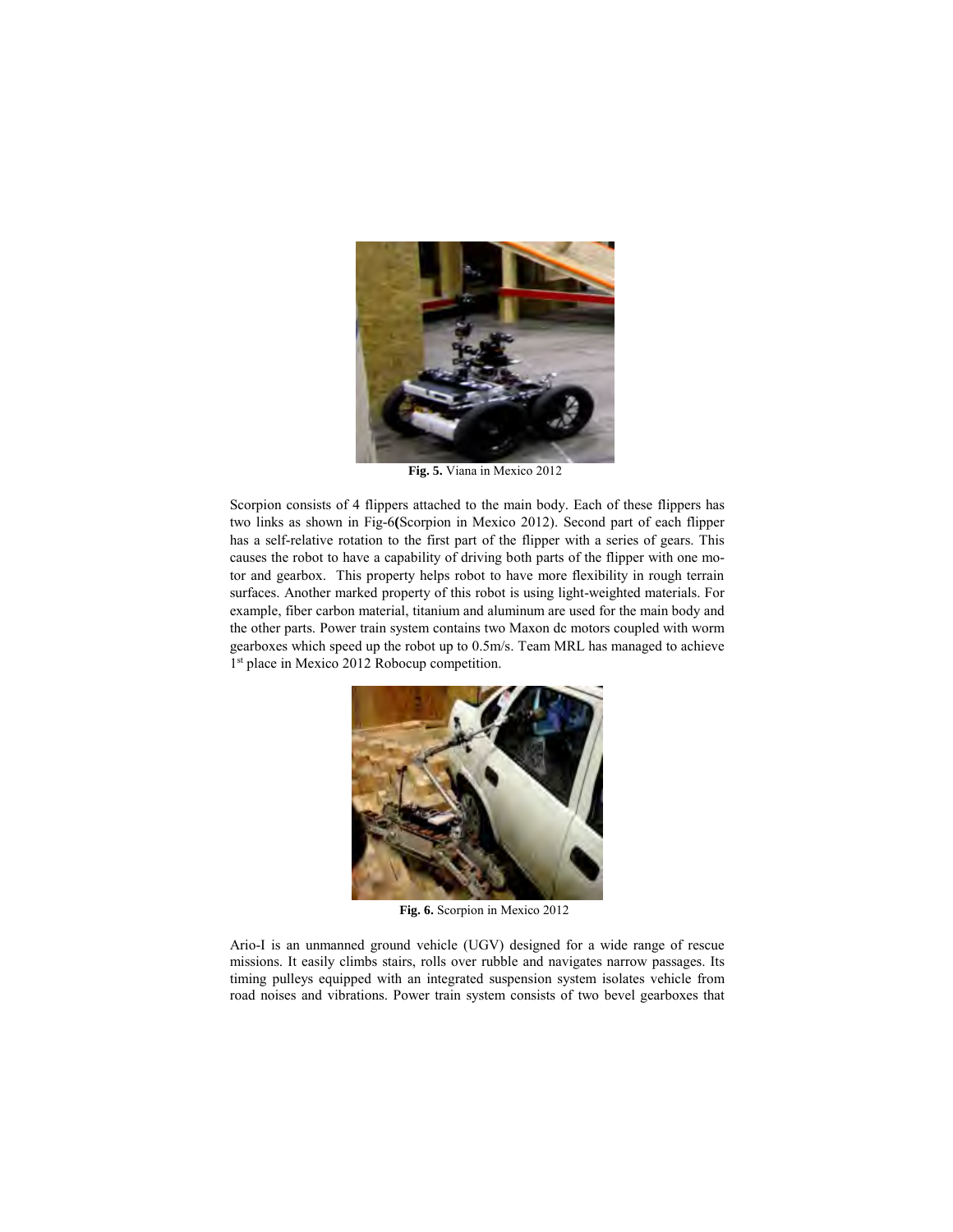are directly coupled to driver shafts. Ario moves by tract belt system designed and fabricated specially to deliver a high driving force to the UGV.



**Fig. 7.** Ario-I in Brazil 2014

A new version of tele-operative robot, Ario-II, has been designed and fabricated. The main purpose of this improved design, is to achieve reliable mechanical platform, efficient power transmission and sophisticated control system.



**Fig. 8.** Ario-II (CAD model)

Most of the rescue robots are required to perform tasks in real disaster sites, which demand accurate, light weight and soft-controlled manipulators. Manipulating objects and finding the victim's location are the most critical tasks in rescue missions. In addition, the manipulator should enjoy light weight and rigid structure with sufficient degrees of freedom (DOF).



**Fig. 9.** New design of the 6 DOFs serial manipulator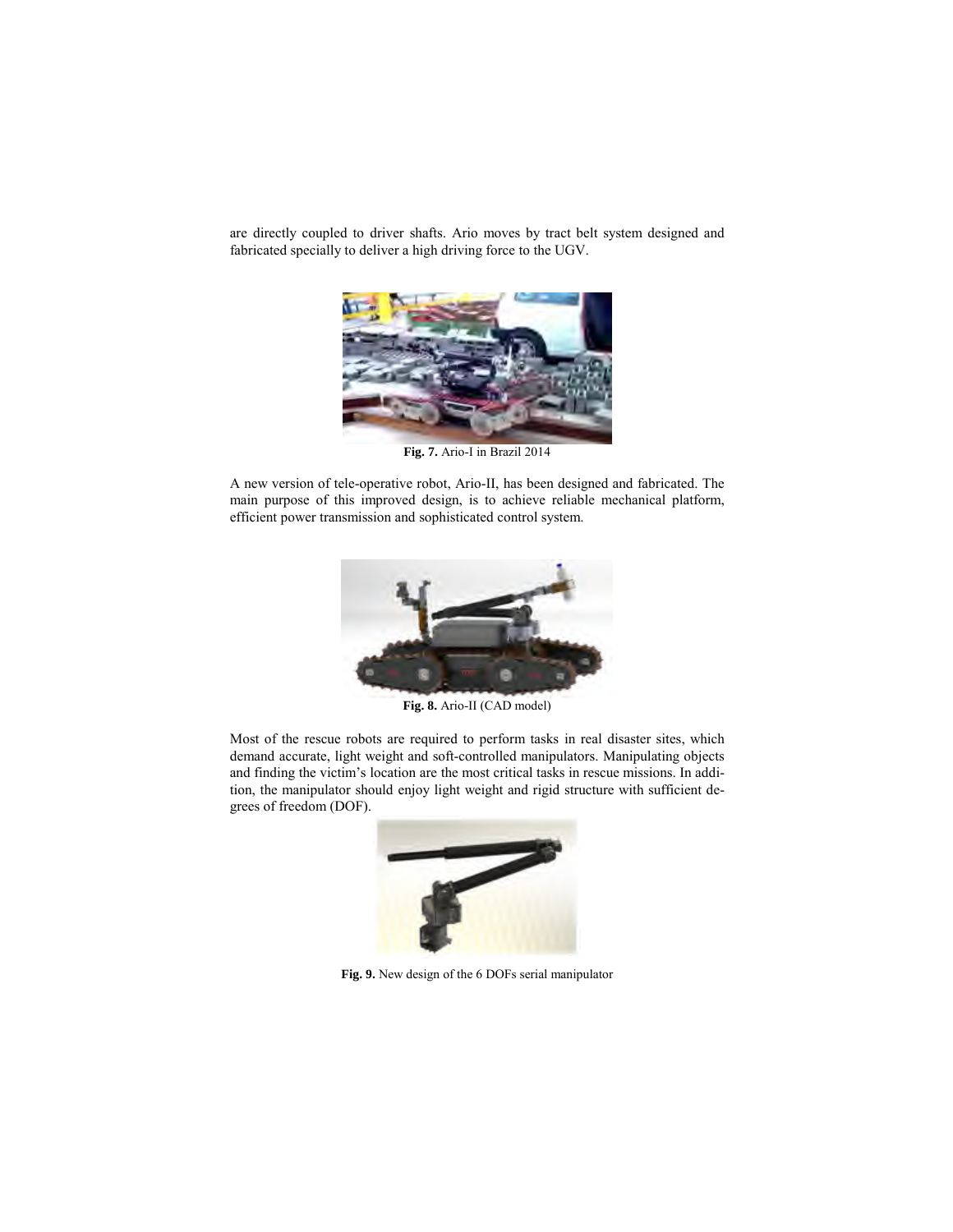This manipulator has 6 DOFs which is able to reach 140 cm height. In this manipulator, three out of the six motors are placed before the first link. Power transmissions utilize timing belts, ball screws and sophisticated ball bearing arrangements. These power trains provide an accurate and precise motion for the manipulator end-effecter. Main links rotate with 15 rpm without considering destructions. End effecter of this serial manipulator is attached to a 3 DOFs wrist which provides the manipulator with dexterity to search in tight places. To increase the reachable workspace of the manipulator, the wrist is mounted on a prismatic joint with 24cm of stroke.



**Fig. 10.** Work space for end-effecter of the manipulator

Adrina is designed and implemented in order to move in rugged trains. In comparison with Viana, Adrina uses double wishbone suspension and steering for each wheel independently. Suspension system increases the robot's stability as it enters in an uneven train and prevents the robot from being overturned. Independent steering for each wheel in Adrina's design reduces sliding on inclined surfaces.



**Fig. 11.** Adrina's simulated and real mechanical platform

Also, In order to improve the performance of USAR system, Unmanned Aerial Vehicles are integrated with UGVs. The QUADVIN-Flyer-I is shown in Fig. 11. This robot is suitable for flying over impassable arenas and gathering information about environment. This robot is equipped via IMU, laser scanner, un-board real-time PC, cam-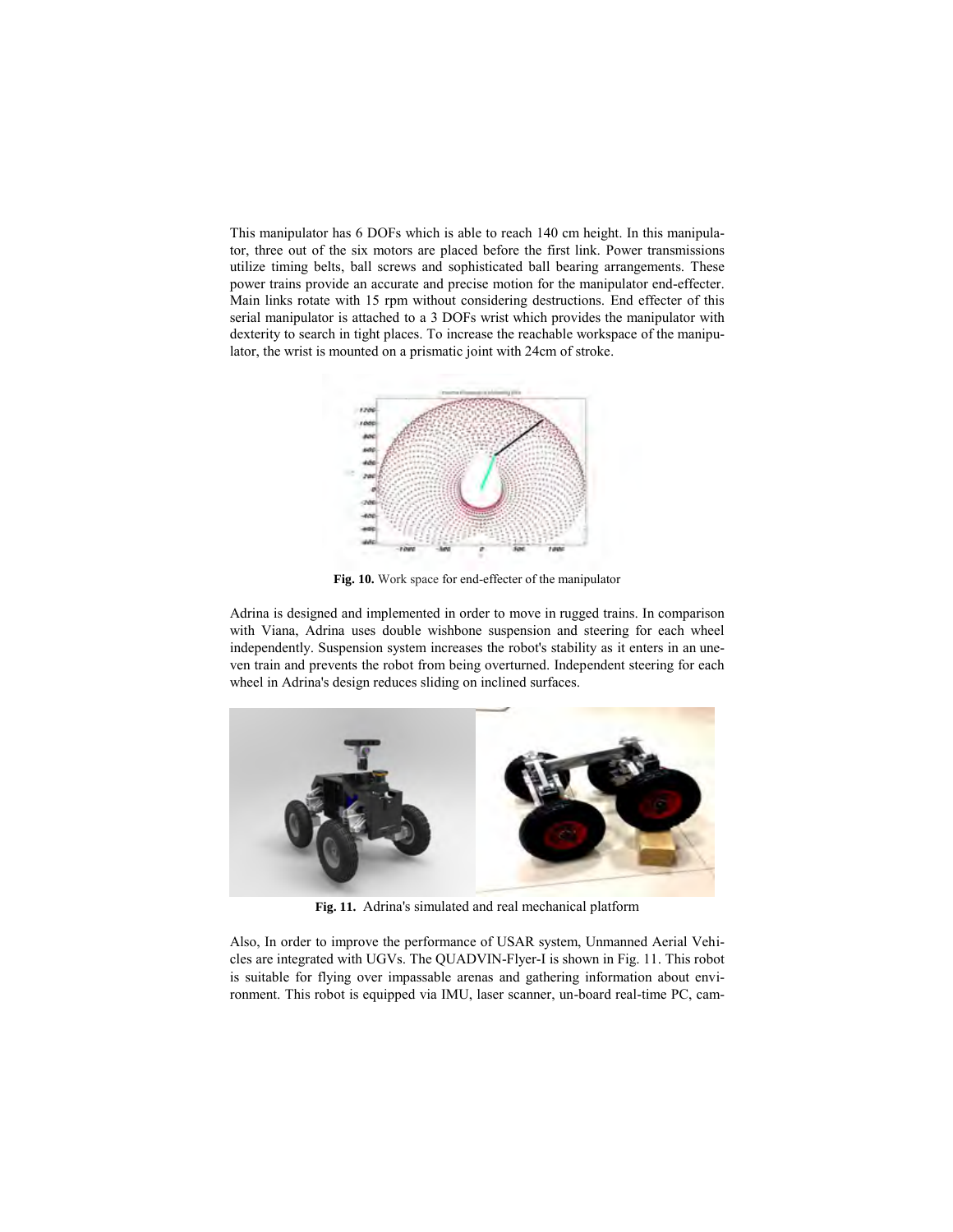era and sonar sensors, being capable of flying autonomously or manually. Collision avoidance, transmitting live video stream and SLAM information to UGVs in case of autonomous mission or to a remote station (in case of tele-operated missions) are other abilities of the implemented robot.



**Fig. 12.** QUADVIN-Flyer-I

#### **1. Team Members and Their Contributions**

| $\bullet$ | F. Najafi                 | Team Leader                                  |
|-----------|---------------------------|----------------------------------------------|
| ٠         | J. Chegini                | Advisor                                      |
| $\bullet$ | M. Dadvar                 | Team Organizer, Electronics Design           |
| $\bullet$ | M. H. Salehzadeh          | <b>Embedded Systems Programming</b>          |
| $\bullet$ | A. Abedini                | Electronics                                  |
| $\bullet$ | A. Hosseini               | Autonomous Mobile Robot Software Development |
| $\bullet$ | M. Arvan                  | Navigation & Motion Planning                 |
| $\bullet$ | E. Najafi                 | <b>Image Processing</b>                      |
| $\bullet$ | A. Haji Mohamad Hosseini  | Mechanical Components Fabrication            |
| $\bullet$ | S. Habibian               | Manipulator Mechanical Design                |
| $\bullet$ | H. Haeri                  | Autonomous Robot Mechanical Design           |
| ٠         | B. Peykari                | Tele-Operated Robot Mechanical Design        |
| $\bullet$ | P. Mansournia             | Unmanned Aerial Vehicle (UAV)                |
| ٠         | M. Mehdikhani             | Mechanics                                    |
| $\bullet$ | Azad University of Oazvin | <b>Sponsor</b>                               |
|           |                           |                                              |

# **2. Operator Station Set-up and Break-Down (10 minutes)**

In the rescue operation, it is desirable to set-up and break down the robot operation system in less than 10 minutes. A Mobile Control Pack (MCP) including notebook, joystick, access point, antenna, I/O extension board and a case with appropriate connectors is designed, so that the operator can setup and drive in a user friendly environment. Fig.12 illustrates the Control Pack and GUI of the robot.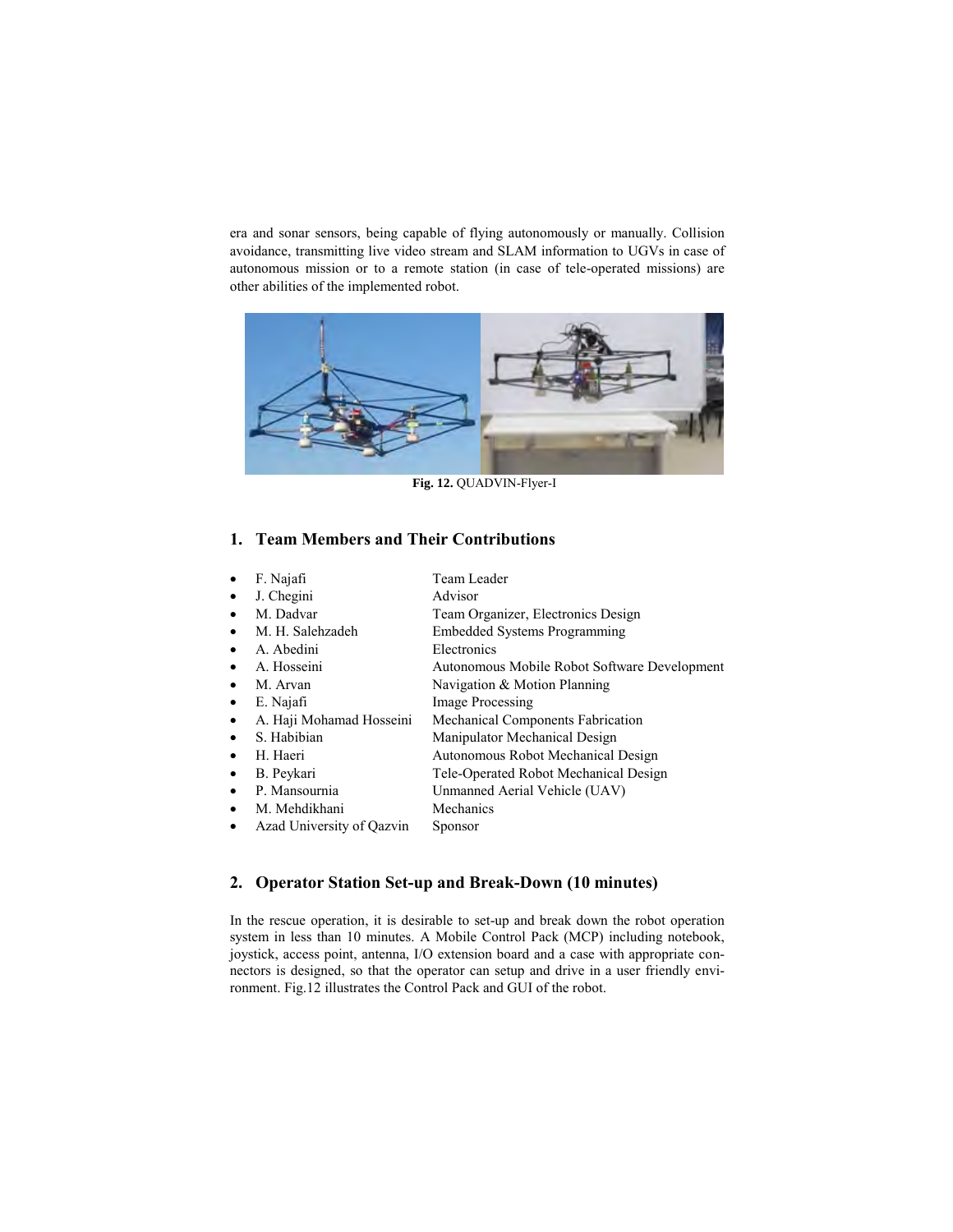

**Fig. 13.** Mobile Control Pack (MCP)

#### **3. Communications**

The robots have been equipped with Engenius© 802.11a/b/g DUAL BAND Access Point/Bridge. Choosing IEEE 802.11a 5 GHz standard has allowed achieving the maximum efficiency without having the difficulties of 802.11b and 802.11g. 500MW power ensures robust signal to overcome long distances. Controlling tele-operated Robot, video and sound streaming, system diagnostics, sensors feedback, visualizing procedures like localization and mapping in a remote station are the most common usages of this type of communication.

 **Table 1.** Communications

| <b>Rescue Robot League</b> |                     |            |  |  |  |  |
|----------------------------|---------------------|------------|--|--|--|--|
| MRL (Iran)                 |                     |            |  |  |  |  |
| Frequency                  | <b>Channel/Band</b> | Power (mW) |  |  |  |  |
| 5.8 GHz $-$ 802.11a/b/g    | Multiple Channel    | 500        |  |  |  |  |
| 5.8 GHz $-$ 802.11a/b/g    | Options             | 500        |  |  |  |  |
| 5.8 GHz $-$ 802.11a/b/g    |                     | 600        |  |  |  |  |

# **4. Control Method and Human-Robot Interface**

Remote Station, have been equipped with two laptops, running human supervision and tele-operation software, which are integrated with ROS [1] as the middle ware. Also in order to provide a dynamic and easy to use graphical user interface, Qt GUI libraries and RVIZ plug-ins are employed.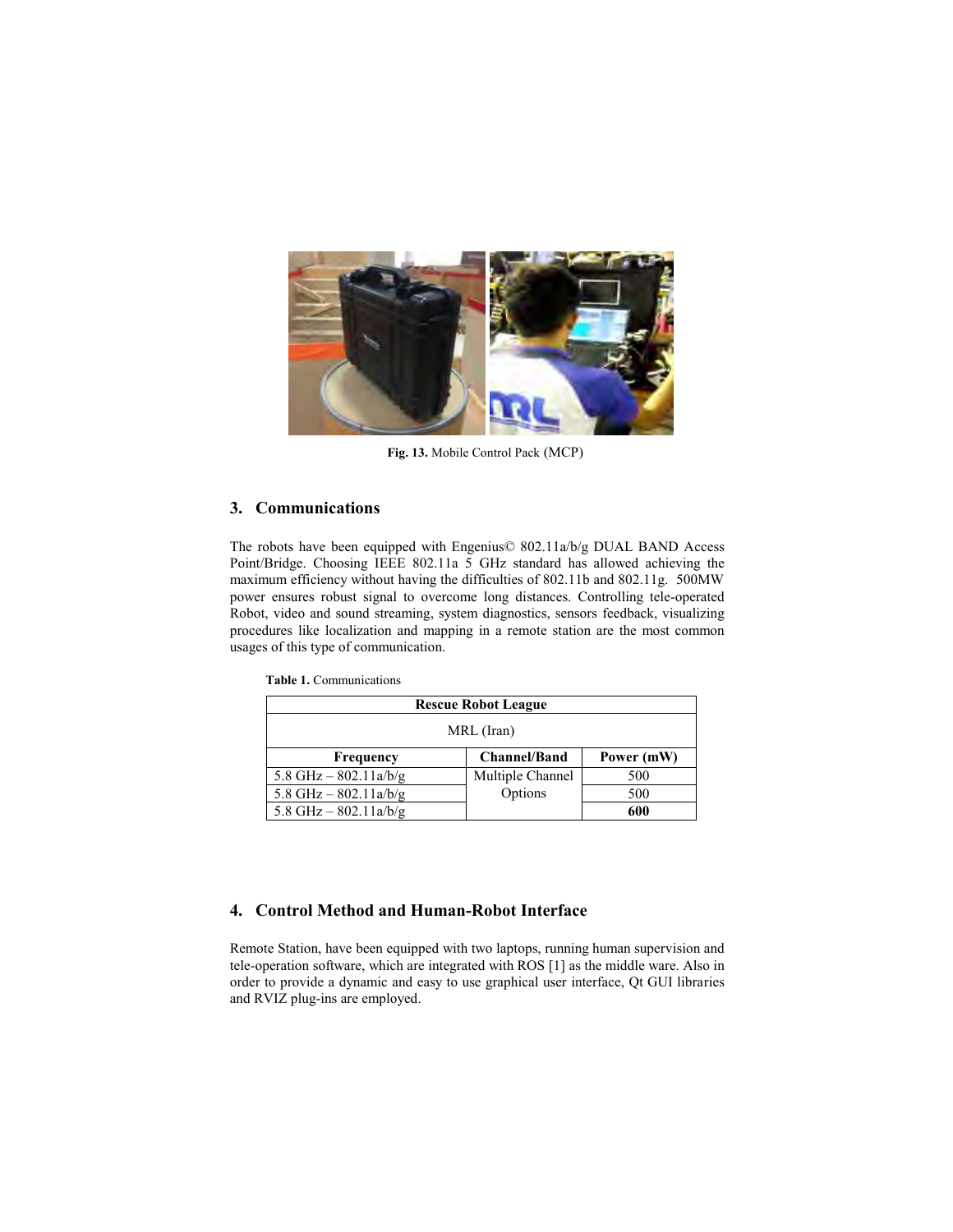Human supervision software has been designed for full autonomy mode and mostly used for chores like, diagnostics, notifying operator from possible victims and sending positive victim confirmation to the robot.

Tele-operation GUI, displays information such as real time video streaming, sensors measurements (such as CO2, Temperature and Robot's Joint States), 2D map visualization and diagnostics. Tele-operated robot could be controlled using keyboard and various joysticks, using an abstract tele-operation ROS node, which can be easily modified according to the type of joystick.



**Fig. 14.** Software system block diagram

### **5. Map generation/printing**

Generating an accurate map depends on precise localization and smooth navigation. In order to achieve this purpose, Occupancy Grid based 2D mapping is used [2], which makes a map with smaller piece of environment measurement. For updating the map, a robust scan matching approach has been used [3]. Also the changes in the attitude of the laser scanner and robot, caused by the slope gradient, took in to account, using an Inertial Measurement Unit. As the matter of the fact, that in a cluttered environment, there are lots of impassable terrains, which could not be perceived by a horizontally placed 2D laser scanner, a RGB-D camera is mounted on a Pan Tilt unit to provide a 3D representation of the terrains.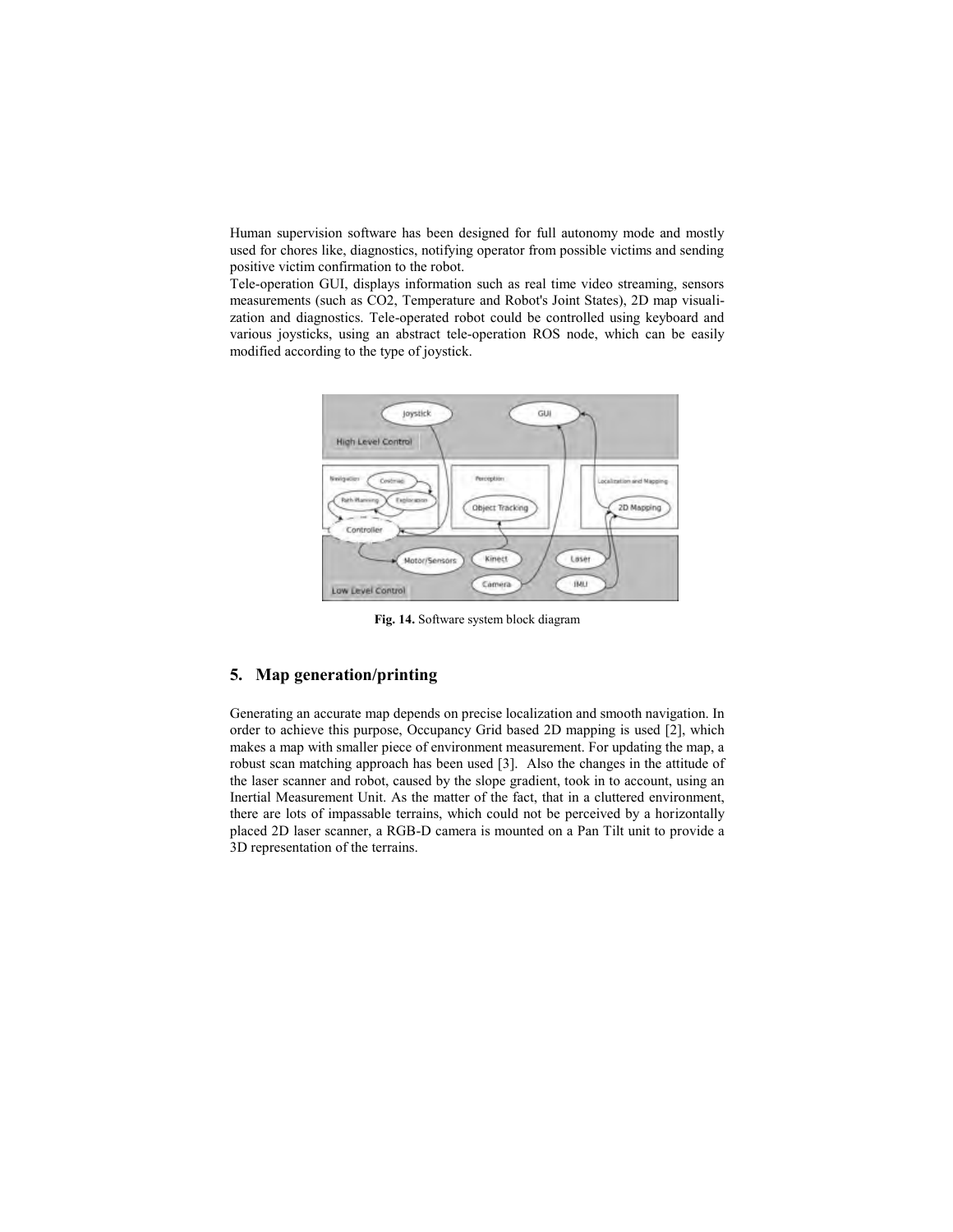

**Fig. 15.** Illustrates the generated map by MRL autonomous robot at the final mission of RoboCup 2012. The robot exploration started from middle of the arena and autonomously explored the arena and it was capable of finding 3 victims (red markers), and 17 QR codes (green markers).

#### **6. Sensors for Navigation and Localization**

**Shaft Encoder**: The robot's base platform is equipped with two Incremental Optical Rotary Shaft Encoders, which makes wheels odometry calculation, possible. According to slope gradient and mostly hash terrains, localization according to odometry measurement could not be a satisfying solution and using additional sensors measurement is unavoidable.

**RGB-D Camera:** Autonomous Robot is equipped with an "Asus Xtion Pro Live" RGB-D Camera, mounted on a Pan Tilt unit, which is provides depth images in addition of RGB images. One of the major usages of this sensor is to detect and avoid impassable terrains and obstacles, by using Point Clouds acquired from camera. Detected obstacles will be added to cost-map, and will be used in further processing of robot's planner [4].

Laser Scanner: 2D map of the environment will be generated using a Hokuyo UTM30-LX LIDAR mounted on a stabilizer. Accordingly, on an inclined surface, it always will be stay parallel to the ground.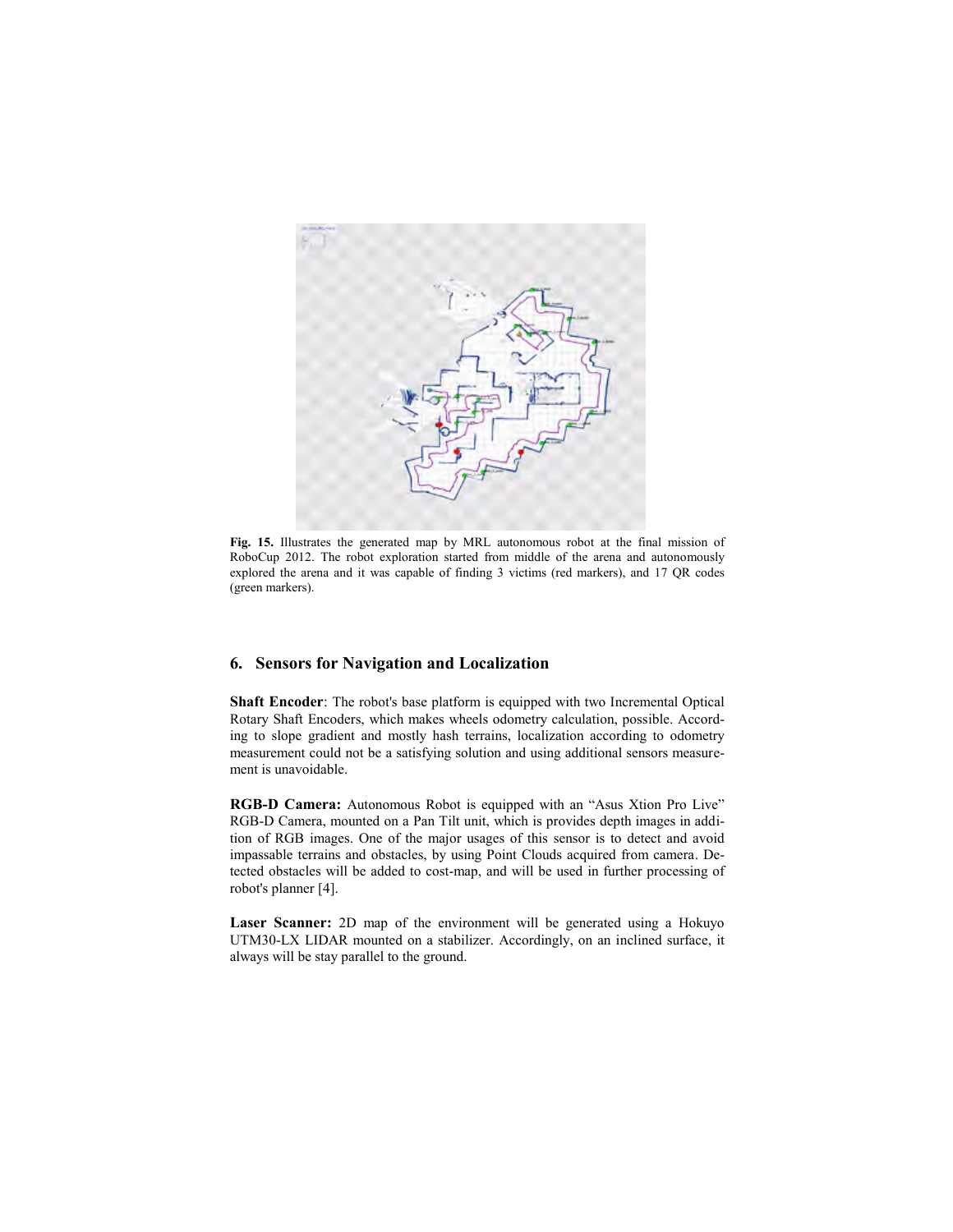**Inertial Measurement Unit:** The changes in the attitude of the base platform, will be measured using a 6DoF inertial sensor, "Xsens MTI-100".

### **7. Sensors for Victim Identification**

**Infrared temperature sensor:** One of the most important vital signs, for analyzing whether the victim is still alive or not, is temperature of the victim's body. Accordingly "TPA 81" has mounted on the end effector of manipulator of the tele-operation robot.

**CO2 sensor:** In order to find out, whether the victim is breathing or not, CO2 of founded victim will be measured.

**Thermal Camera:** Problem of autonomously detecting and position estimating of the victims have been solved by equipping autonomous robot with a Thermal Image Optris PI230, which is capable of synchronous capturing of visual and thermal images.

**Analog Cameras:** Two analog camera attached on the manipulator of the teleoperated robot, will be assist operator to detect victims.

#### **8. Robot Locomotion**

All Tele-Operated robots are equipped to caterpillar locomotion system and autonomous robots have wheeled based locomotion system.

#### **9. Other Mechanisms**

Adrina's movement is based on 4-wheel drive and steering. This mechanism helps robot to move along non-linear paths accurately [5].



**Fig. 16.** 4-wheel drive and steering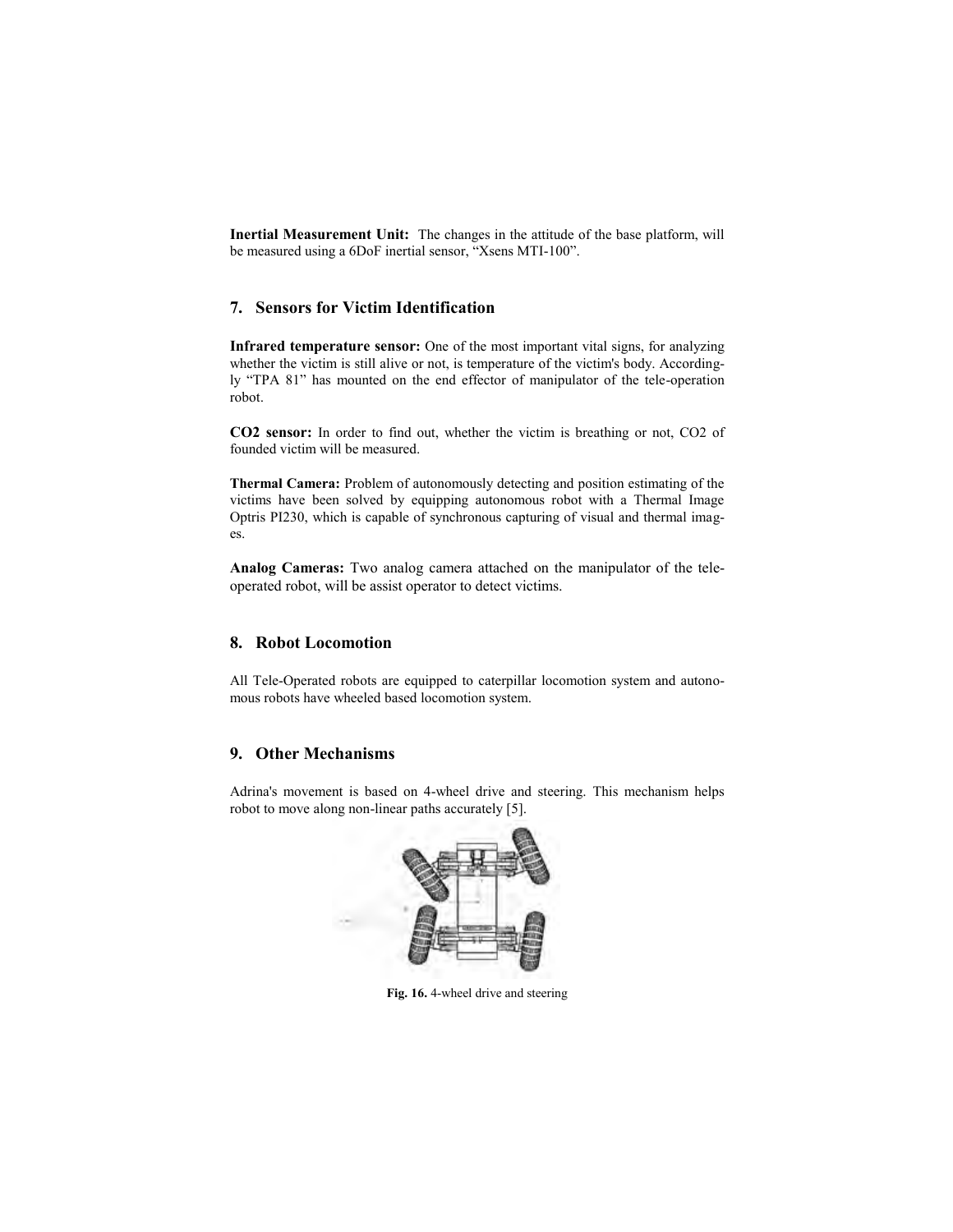# **10. Team Training for Operation (Human Factors)**

The whole system in terms of mechanical, electronics, software and user interface is designed in a way that a rescue operator can work and interact with the system intuitively.

#### **11. Possibility for Practical Application to Real Disaster Site**

MRL's tele-operated and autonomous robots are designed and implemented for practical application and they have been tested repetitively at real disaster sites. According to the results of the tests the performance of the tele-operated robots are more reliable in comparison with autonomous robots. They need more develops especially in mechanical platform, autonomous victim detection, mapping and exploration algorithms and are under progress.

#### **12. System Cost**

| <b>Table 2.</b> System cost |  |
|-----------------------------|--|
|                             |  |

| Type           | Description                                                                                          | Price    | Reference                |
|----------------|------------------------------------------------------------------------------------------------------|----------|--------------------------|
| Actuators      | Maxon DC motor $RE50 +$<br>Maxon Gear Planetary Gear<br>Head GP52 $C +$<br>HEDS-5500 Encoder<br>(x4) | 10000\$  | www.max<br>onmotor.com   |
|                | Dynamixel pro 100W<br>(x2)                                                                           | 8000\$   | www.robo<br>tis.com      |
|                | Dynamixel MX-106 Servo<br>motor<br>(x10)                                                             | 6500 \$  |                          |
|                | Dynamixel MX-64<br>Servo<br>motor<br>(x1)                                                            | 300\$    |                          |
|                | Dynamixel RX-64<br>Servo<br>motor<br>(x4)                                                            | 670 \$   |                          |
|                | Dynamixel RX-28<br>Servo<br>motor<br>(x3)                                                            | 360 \$   |                          |
| Laser Scanner  | Hokuyo UTM-30LX<br>(x2)                                                                              | 14000 \$ | www.hoku<br>$yo$ -aut.jp |
| Thermal Camera | Optris<br>$Pl-230$<br>$BI-$<br><b>SPECTRAL</b>                                                       | 3500 \$  | www.optri<br>s.com       |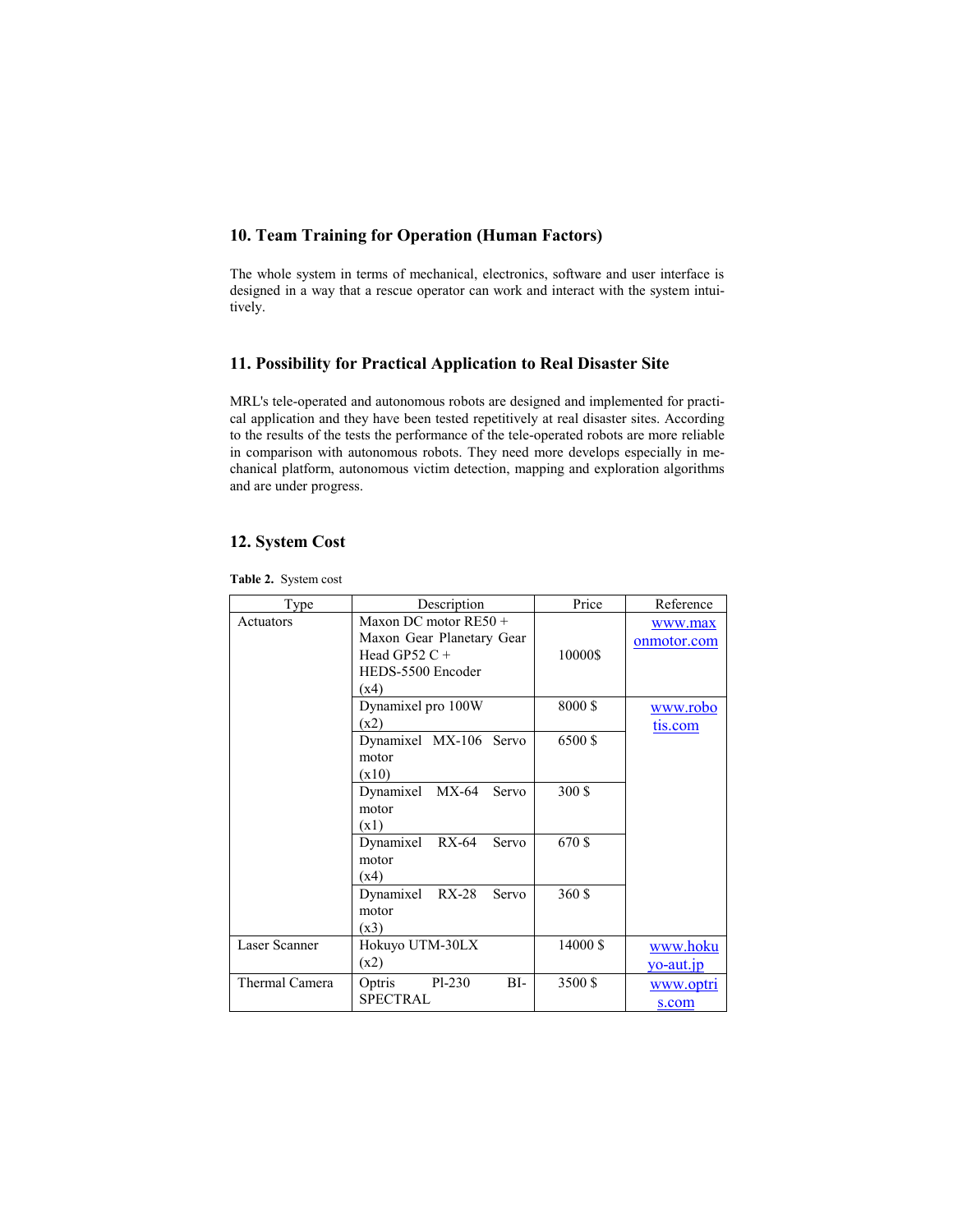| RGB-D Camera             | Asus Xtion Pro live        |         | www.asus.   |
|--------------------------|----------------------------|---------|-------------|
|                          |                            |         | com         |
| <b>IMU</b>               | Xsens MTi 100              | 1400 \$ | www.xsen    |
|                          | (x2)                       |         | s.com       |
|                          |                            |         |             |
| Industrial               | <b>BECKHOFF CB3056</b>     | 2000 \$ | www.beck    |
| Motherboard              | (x2)                       |         | hoff.com    |
| Access point             | <b>Bullet HP M5</b>        | 250 \$  | www.ubnt    |
|                          | (x3)                       |         | .com/bullet |
| Mobile<br>Control        | $Box +$                    | 1200 \$ |             |
| Pack                     | $L$ aptop +                |         |             |
|                          | $Joystick +$               |         |             |
|                          | <b>LCD</b>                 |         |             |
| <b>Battery</b>           | LiPo 12v, 10000 mAh        | 2000 \$ |             |
|                          | (x10)                      |         |             |
| <b>Electronic Boards</b> | Design & implementation    | 600\$   |             |
| Material                 | Aluminum $6000 +$          | 2800\$  |             |
|                          | Aluminum $7050 +$          |         |             |
|                          | $CrMo4 +$                  |         |             |
|                          | Titanium $+$               |         |             |
|                          | $PE+$                      |         |             |
|                          | $ABS +$                    |         |             |
|                          | Carbon fiber               |         |             |
| <b>Total</b>             | Including a tele-operetaed | 53580\$ |             |
|                          | robot, an<br>autonomous    |         |             |
|                          | robot and a manipulator    |         |             |

### **13. Lessons Learned**

The urban search and rescue (USAR) robot requires capabilities in mobility, sensory perception, planning, mapping, and practical operator interfaces, therefore, the robots should have high power and flexible mechanism to move over fairly large obstacles, and it should be intelligent enough in control, map generation, exploration, localization and victim detection. In the case of autonomous search and rescue tasks, In addition of mentioned abilities, the victim detection, obstacle avoidance and exploration in unknown environments are the major issues.